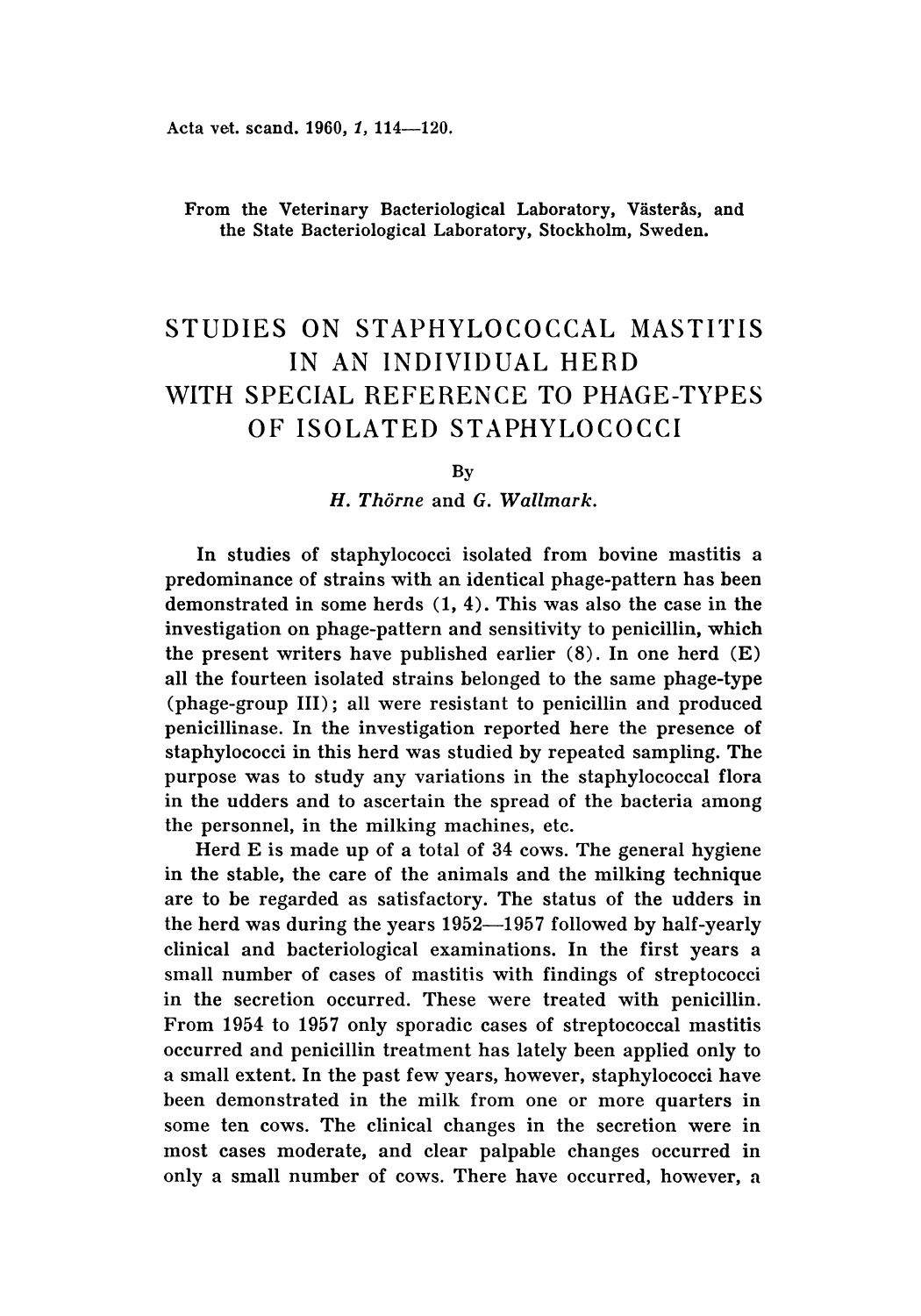few cases of acute staphylococcal mastitis, of which at least two terminated in death. The recovered strains of staphylococci gave a positive result for the coagulase, the mannite, and the CAMP test  $(7)$ .

#### BACTERIOLOGICAL TECHNIQUE

Specimens of milk were taken as quarter samples after the teat had been freed from contaminating matter and disinfected, and the first milk in the teat had been removed. The samples were inoculated on blood-agar, directly as well as after enrichment by Hotis' method. Samples from the nose, the throat and the hands of the personnel (two persons), from the skin of the udders, from tubing and teat cups of the milking machines, the floor of the stalls, etc., were taken by means of swabs which, when necessary, were moistened with sterile saline. These samples were inoculated on blood-agar and on phenol-manniteagar as devised by Chapman. All the plates were incubated at 37°C. For examination of the occurrence of bacteria in the air a number of uncovered blood-agar plates were set out in different places in the stable. After exposure for 1 hour the plates were incubated.

Suspect staphylococcal colonies were subcultured and tested by the coagulase, the mannite, and the CAMP test (7). The coagulase-positive strains were tested against the following phages: 29, 52, 52 A, 79, 80, 3 A, 3 B, 3 E, 55, 71, 6, 7, 42 "E, 47, 53, 54, 70, 73, 75, 77,42 D, KS6, 819, 1034, 166, 155. The sensitivity to antibiotics was determined by the technique devised by Ericsson et al. (2) . The antistaphylolysin titre was estimated by a previously described technique (6).

## RESULTS

At the first examination (Dec. 3, 1956) 14 coagulase-positive strains from as many quarters were isolated from 9 cows. All these strains showed identical phage-patterns, 6/47/53/54/75/  $819/1034$  + (phage-group III). All were resistant to penicillin and produced penicillinase.

At the next examination, on *Oct.* 14, 1957, 17 coagulase-positive strains were isolated from as many quarters in 11 cows of the herd. All but one, which was non-typable, showed, as before, the phage-pattern  $6/47/53/54/75/819/1034 +$ . All were resistant to penicillin but sensitive to other common antibiotics.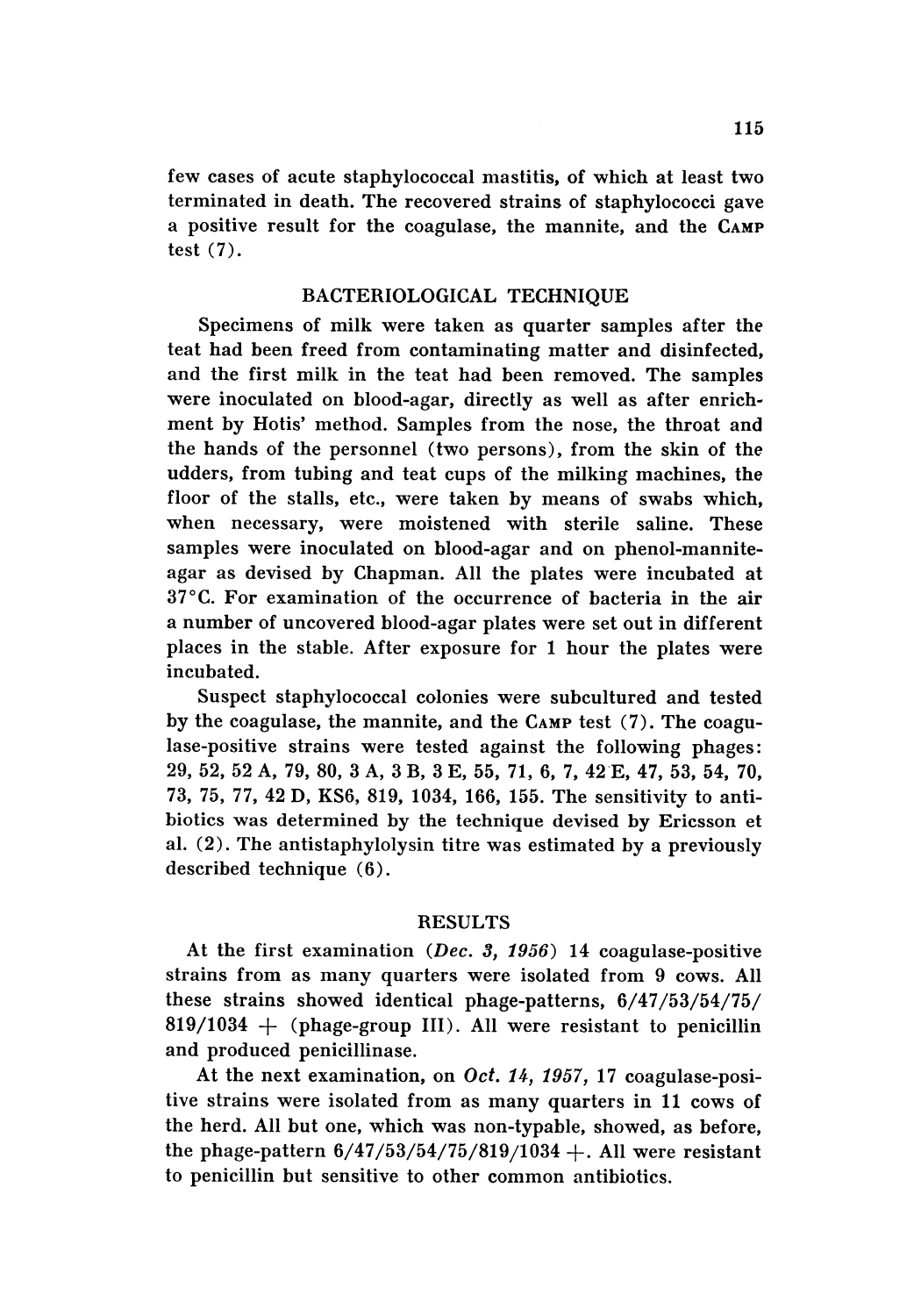At further examination on March 13, 1958, coagulase-positive staphylococci were isolated from 12 quarters in 9 cows. All the strains showed the phage-pattern  $6/47/53/54/75/819/1034 +$ ; all were resistant to penicillin and produced penicillinase.

On *Nov.* 12, 1957, specimens were taken from the personnel, from the skin of the udders in six of the cows that had previously been positive for staphylococci, and from the floor of the stalls. Coagulase-positive staphylococci were isolated from the hands of one of the keepers and from the skin of the udders in 3 cows. All these udder strains were identical with the previously observed strains, while the strain isolated from the keeper's hands showed the phage-pattern 52/79 weak.

On *Nov.* 28, 1957, specimens were collected from the hands, the nose and the throat of the personnel, from the skin of the udders in 4 cows, and from the floor of the stalls. Specimens were also taken from the inside of the short as well as the long tubing and the teat cups of the milking machines. The latter specimens were taken after the milking equipments had been cleaned by thorough washing for which they were dissembled. Coagulase-positive staphylococci were isolated from the skin of the udder in one of the four cows, from the floor of the stalls and from the tubing and the teat cups. Five to ten colonies from each sample with positive finding were tested against the phages, a total of 43 colonies. On this occasion, too, all showed the phagepattern  $6/47/53/54/75/819/1034 +$ .

On *Dec. 10,* 1957, further specimens were taken, this time from the hands, the nose and the throat of the personnel, from short tubing after thorough washing of the dissembled parts, from the skin of the udder in one cow, and from the floor behind the cows. In addition a number of uncovered blood-agar plates were placed out. Coagulase-positive staphylococci were this time isolated from the thumb and the nose of one keeper, from the tubing of the machine, and from the skin of the udder, while no such colonies were observed on the uncovered blood-agar plates. A total of 39 colonies from these samples were tested against the phages. As before, all the strains showed the phage-pattern  $6/47/53/54/75/819/1034 +$ , and all were resistant to penicillin but sensitive to other antibiotics.

Besides coagulase-positive staphylococci a fairly profuse growth of other organisms, mainly coliform bacteria, coagulasenegative staphylococci and *B. subtilis,* was observed in most of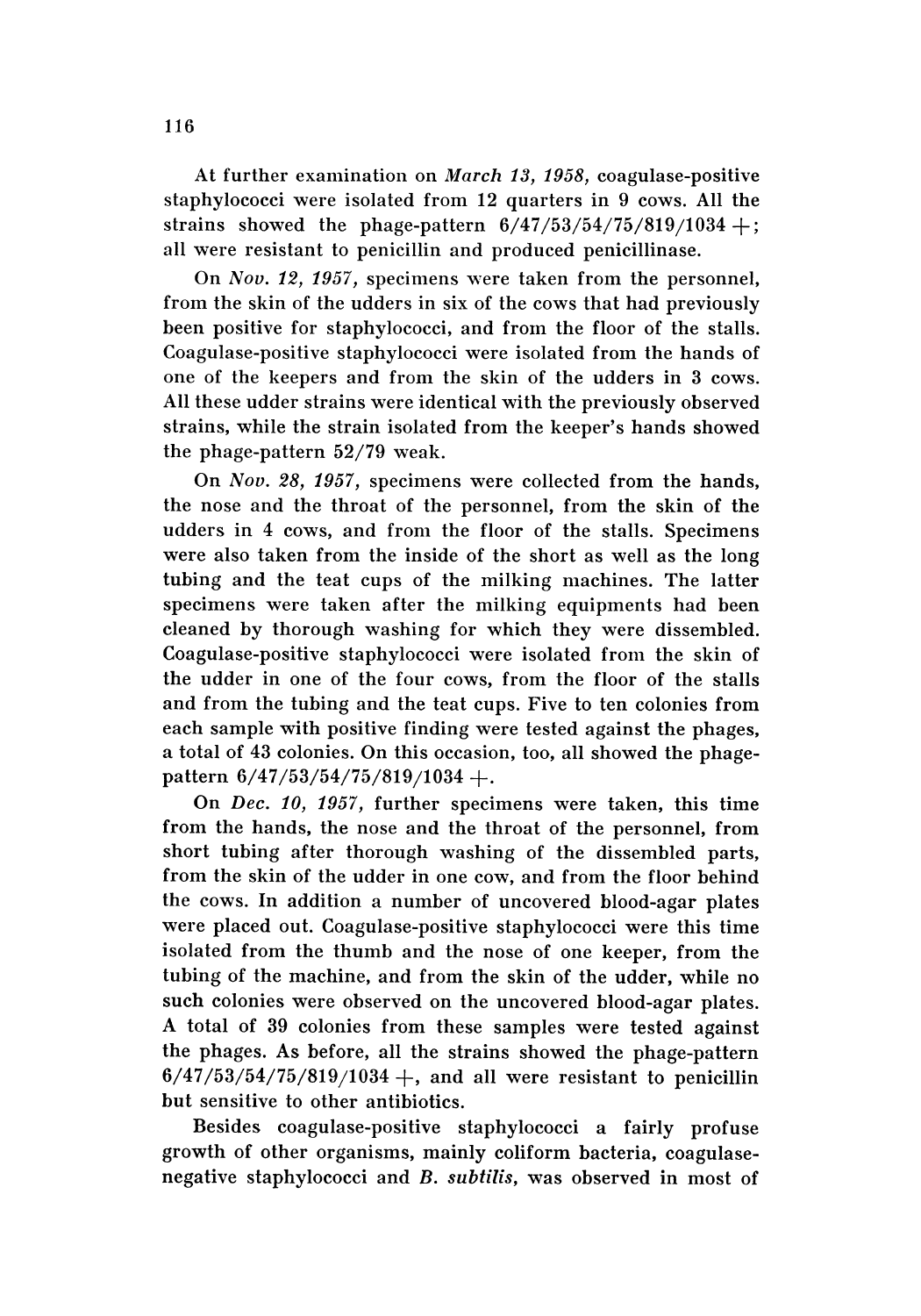the specimens from the skin of the udder, the floor of the stalls, and the milking machines.

On *Oct.* 14, 1957, blood samples were taken from all the cows for estimation of the antistaphylolysin titre. On the basis of the clinical and the bacteriological findings the cows were divided into four groups, as will be seen in Table 1, which gives the antistaphylolysin titre in each group.

### Table 1.

| Antistaphylolysin titres in 34 cows, correlated with clinical and |  |  |  |  |  |  |  |  |  |  |  |  |
|-------------------------------------------------------------------|--|--|--|--|--|--|--|--|--|--|--|--|
| bacteriological findings.                                         |  |  |  |  |  |  |  |  |  |  |  |  |

| Antistaphylolysin titre, U/ml. serum                              |                |  |                                   |          |                  |             |  |  |  |
|-------------------------------------------------------------------|----------------|--|-----------------------------------|----------|------------------|-------------|--|--|--|
| Clinical and bacteriological<br>findings in secretions            | No. of<br>cows |  | $<$ 0.36 0.36-1.0 1.1-2 0 2.2-4.0 |          |                  | $4.4 - 8.0$ |  |  |  |
| Toxigen. staph. and<br>clin. changes                              | 9              |  | 3                                 | $\bf{2}$ | $\boldsymbol{2}$ | 2           |  |  |  |
| Toxigen. staph. but<br>no clin. changes                           | $\bf{2}$       |  |                                   |          |                  |             |  |  |  |
| Clin. changes and<br>other microorganisms<br>(no toxigen. staph.) |                |  | 5                                 |          |                  |             |  |  |  |
| No toxigen. staph.,<br>no clin. changes                           | 16             |  | 11                                |          |                  |             |  |  |  |

#### DISCUSSION

The occurrence of coagulase-positive staphylococci in quarter samples in a herd comprising 34 cows was studied by means of repeated examinations. On the first occasion samples from 14 quarters in 9 cows yielded growth of coagulase positive staphylococci. All these strains showed identical phage pattern, i. e.  $6/47/53/54/75/819/1034 +$  (phage group III).

Ten months later coagulase positive staphylococci were found in the samples from 17 quarters in 11 cows. All these strains save one were of the same phage-type and identical with those observed previously. By further examination after another five months staphylococci were demonstrated in 12 quarters in 9 cows. All the strains showed identical phage-pattern and were also now identical with those isolated earlier. Strains of identical phage-type were also isolated on repeated occasions from the skin of the udders, from the floor of the stalls, and from tubings and teat cups of the milking machines.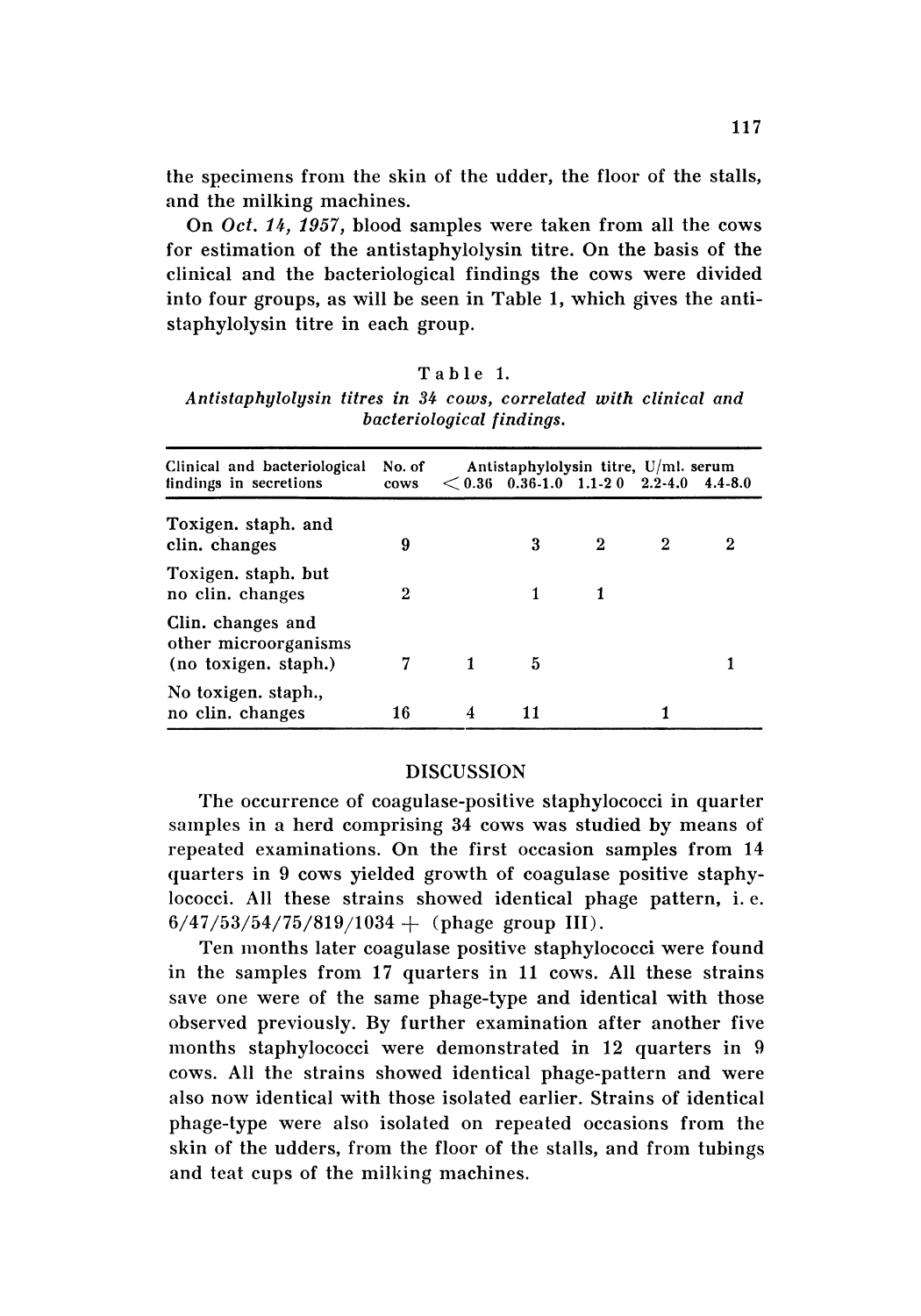Nine of the 11 animals which were positive for staphylococci exhibited clinical signs of mastitis.

The personnel consisted of two men. Samples from one of them were throughout negative. In the other, staphylococci of the same phage-type were on one occasion isolated from the nose and the skin of one hand. On another occasion staphylococci of a different phage-type were isolated from his hand.

There was thus a heavy predominance of a characteristic phage-type among the recovered strains, which strongly suggests that there was a common source of infection. It is not known how the infection has found its way into the stable. The explanation may be either that an infected animal has been brought into the herd, or that one of the men tending the cows has been infected with the organism and has transmitted it to the udders of the cows. The conditions would then favour the spread of the infection. A stable represents a closed unit, similar to a hospital ward. It has been repeatedly shown that a staphylococcal infection that has been brought into a ward will easily spread among the patients via the personnel, various articles used in common, the air and dust, etc.. Similar conditions seem to exist in a stable. A cow with staphylococcal mastitis discharges infectious secretion. The bacteria in the discharge may then be transmitted, by air- and dust-borne infection, to other cows, and in tending an infected animal the personnel may get their hands contaminated and by direct contact transmit the bacteria to other animals. A still more important rôle in the spread of the infection is probably played by the milking equipment, as has also been pointed out earlier (3, 5). In milking, the animals are brought into close contact with the machines. If staphylococcal infection is present in one udder, the machine will easily become contaminated and may spread the bacteria to other cows in the herd.

Although the cleaning procedure applied at the farm was fully satisfactory, according to generally accepted standards, abundant staphylococci were demonstrated in teat cups and tubings *after* the machines had been cleaned.

To reduce the risk of spread of staphylococcal infection in a herd great attention must be paid to the handling and the disinfection of the milking equipments. Those animals that discharge staphylococci in the milk should be milked last. High standards should be set for the hygienic conditions in the stable and the personal hygiene of those tending the animals.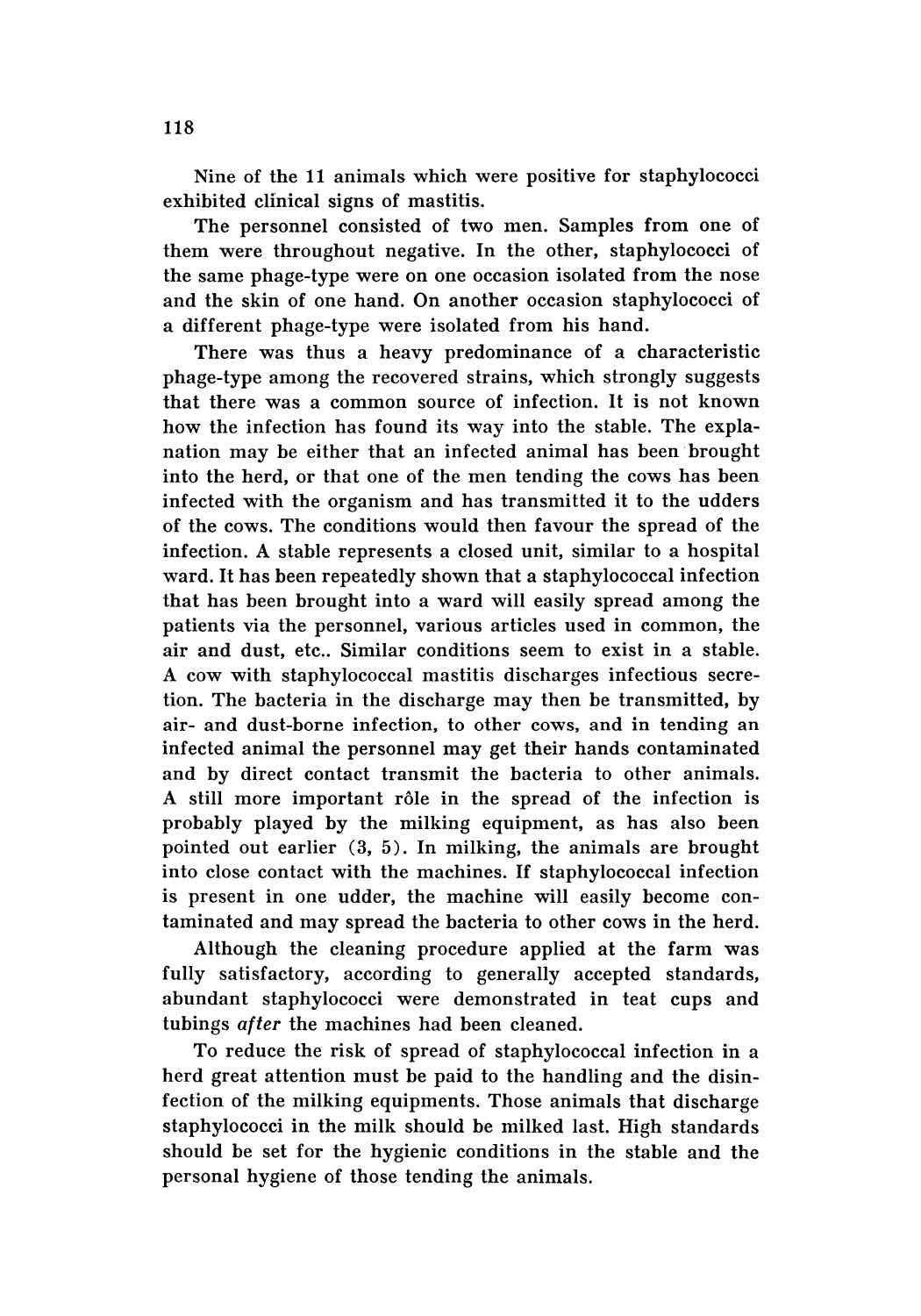#### **REFERENCES**

- *1. Edwards,* S. J. and *Rippon,* J. *E.:* J. cornp. Path. 1957,67, 111.
- 2. *Ericsson, H., Högman, C.* and *Wickman, K.: Scand, J. clin. Lab. Inv.* 1954, 6 suppl. 11.
- *3. Kriiger, L., Roeder,* G. und *Hinrichsen,* J. *K.:* Milchwissenschaft 1953, 8, 150.
- *4. Price, P., Neave, F. K., Rippon,* J. *E.* and *Williams, R. E. 0 .:* J. Dairy Res. 1954,21, 342.
- *5. Spencer,* G. *R.* and *Lasmanis,* J.: Amer, J. vet. Res . 1952, 13, 500.
- *6. Thorne, H.:* Nord. Vet.-Med. 1958, *10, 63.*
- *7. Thorne, H.:* Bovin mastit med fynd av stafylococcer i sekretet. Sthlm. 1958.
- *8. Wallmark,* G. and *Thorne, H.:* Nord. Vet.-Med . 1958, *10, 76.*

#### SUMMARY

Reference is made to an earlier investigation on phage types of staphylococci isolated from the secretions in a number of herds. In some of these herds there was a predominance of staphylococci with an identical phage-pattern. In the present paper the results obtained by repeated sampling during a period of 16 months in one of these herds are reported.

Coagulase-positive strains of staphylococci isolated from the udder secretions were practically consistently of a uniform phage type  $\frac{6}{47}{53/54}/75/819/1034 +$ . Identical strains were also repeatedly demonstrated on the skin of the udders, on the floor of the stalls, and on tubings and teat cups of the milking machines. Staphylococci of the same type were also on one occasion found in the nose and on the hand of one member of the staff. 9 out of 11 cows with a positiv finding of staphylococci showed clinical signs of mastitis.

Thus the origin of the infection seems to be common. The mode of spreading of the bacteria in the herd is discussed. The main rôle is attributed to the milking equipment. Measures to prevent the spreading are mentioned.

### ZUSAMMENFASSUNG

## *Untersuchungen iiber Staphylokokkenmastitis* in *einem einzelnen Be stande, mit besonderer Beriicksichtigung des Phagentyps der isolierten Staphylokokken.*

Bei einer fruheren Untersuchung iiber Phagentypen bei Staphylokokken, die aus dem Eutersekret in einer Anzahl von Bestanden isoliert worden waren, wurde in einigen von diesen eine Dominanz von Staphylokokken mit identischem Phagenmuster nachgewiesen. In der vorliegenden Arbeit wird über die Resultate berichtet, die bei wiederholter Probenentnahme in einem von diesen Bestanden wahrend einer Zeit von 16 Monaten erhalten wurden.

Aus dem Eutersekret isolierte koagulasepositive Staphylokokkenstämme waren, praktisch genommen, konstant von einem einzigartigen